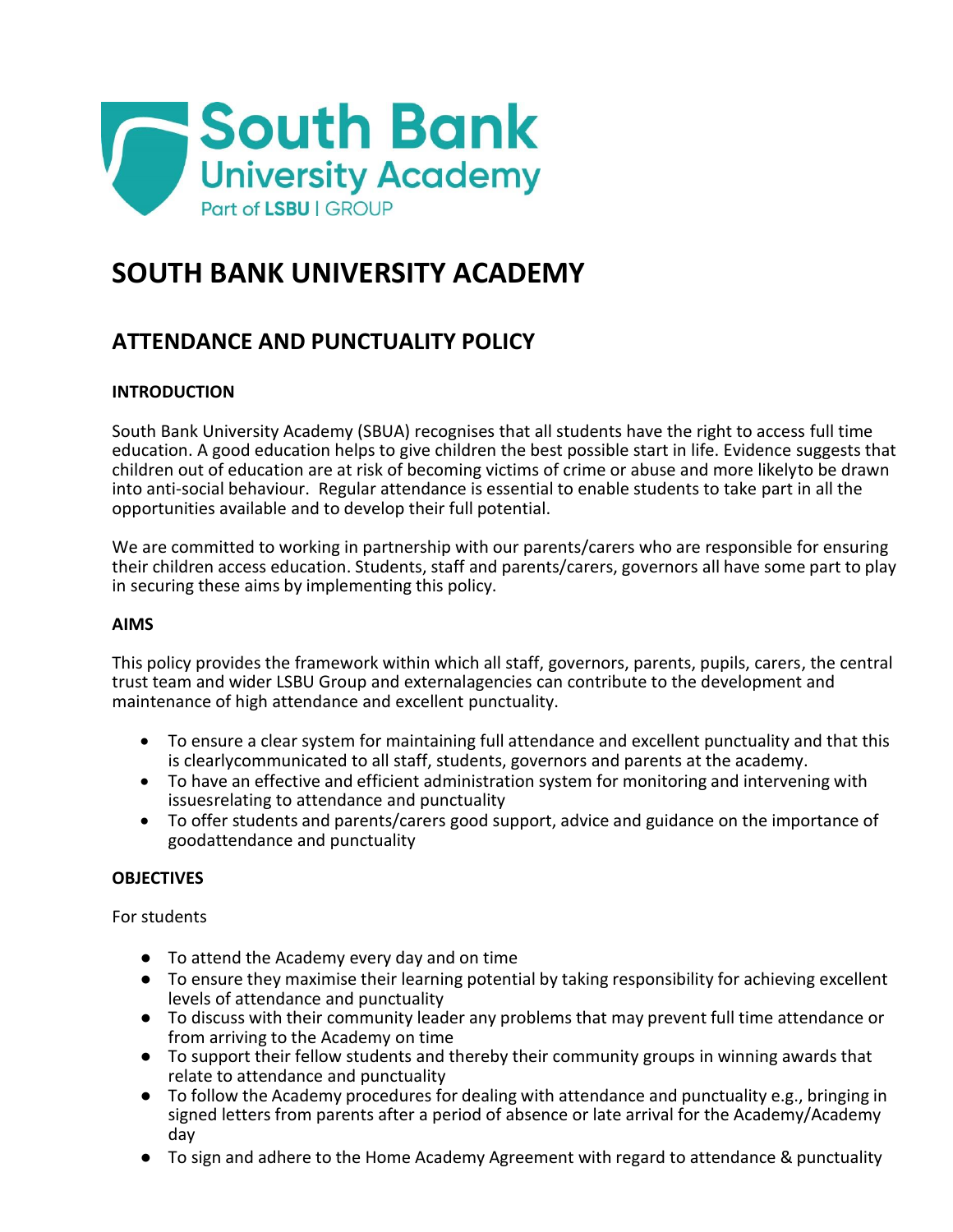For parents and carers (families)

- To be fully supportive of the Academy with regard to attendance and punctuality
- To ensure their child attends every day, on time and is prepared for the day
- To support the Academy and their child(ren) by not requesting authorised absence for holidays during term time and minimising where possible dental appointments and medical appointments during the Academy day and term time
- To follow the Academy's procedures for dealing with attendance, by making contact with the Academy on the morning of the first day of absence and ensuring that they send a signed letter to the Academy when their child returns
- To contact the Academy immediately if they have concerns or if there are issues preventing full time attendance
- To sign and adhere to the Home Academy Agreement with regard to attendance and punctuality

For teachers and Learning Assistants

- To be a good role model and arrive to lessons on time
- To take the register at the beginning of every lesson in accordance with the procedures outlined in this policy
- To take responsibility for dealing with issues of attendance and punctuality in relation to their tutor groups e.g., telephone calls, absence letters, liaising with the community leader and attendance officer
- To encourage their students to take responsibility for their attendance and punctuality through monitoring and reinforcing the need for high levels of attendance and excellent punctuality
- To assist in reintegrating any of their students after a period of prolonged absence

For Heads of Department and Heads of Year

- To raise the profile of good attendance and monitor the attendance of students allocated to their year or group
- To be responsible for regular liaison with the Attendance Officer and EWO regarding poor attendance of students and issues related to poor punctuality.
- To liaise with parents as appropriate in response to attendance, punctuality and truancy issues; attending parental meetings as appropriate.
- To ensure that teachers in their subject areas fulfil their duties regarding attendance and punctuality and to take appropriate action when this does not occur.
- To ensure that the Academy reward system in relation to attendance and punctuality is used effectively

Attendance Officer

- Carry out first day calling/text messaging to establish reason for absence and submitting attendance letters
- To ensure the efficiency and effectiveness of the Academy's computerised registration systems for attendance and punctuality, for example, processing registers
- Preparing and distributing attendance data and reports to staff and SLT on a regular basis
- To liaise with the Principal and administrative staff and assist in following up poor attendance and punctuality, for example, organising attendance panel meetings with families, liaising with Education Welfare Officer (EWO), external agencies, making home visits, ensuring that student attendance targets are agreed and monitored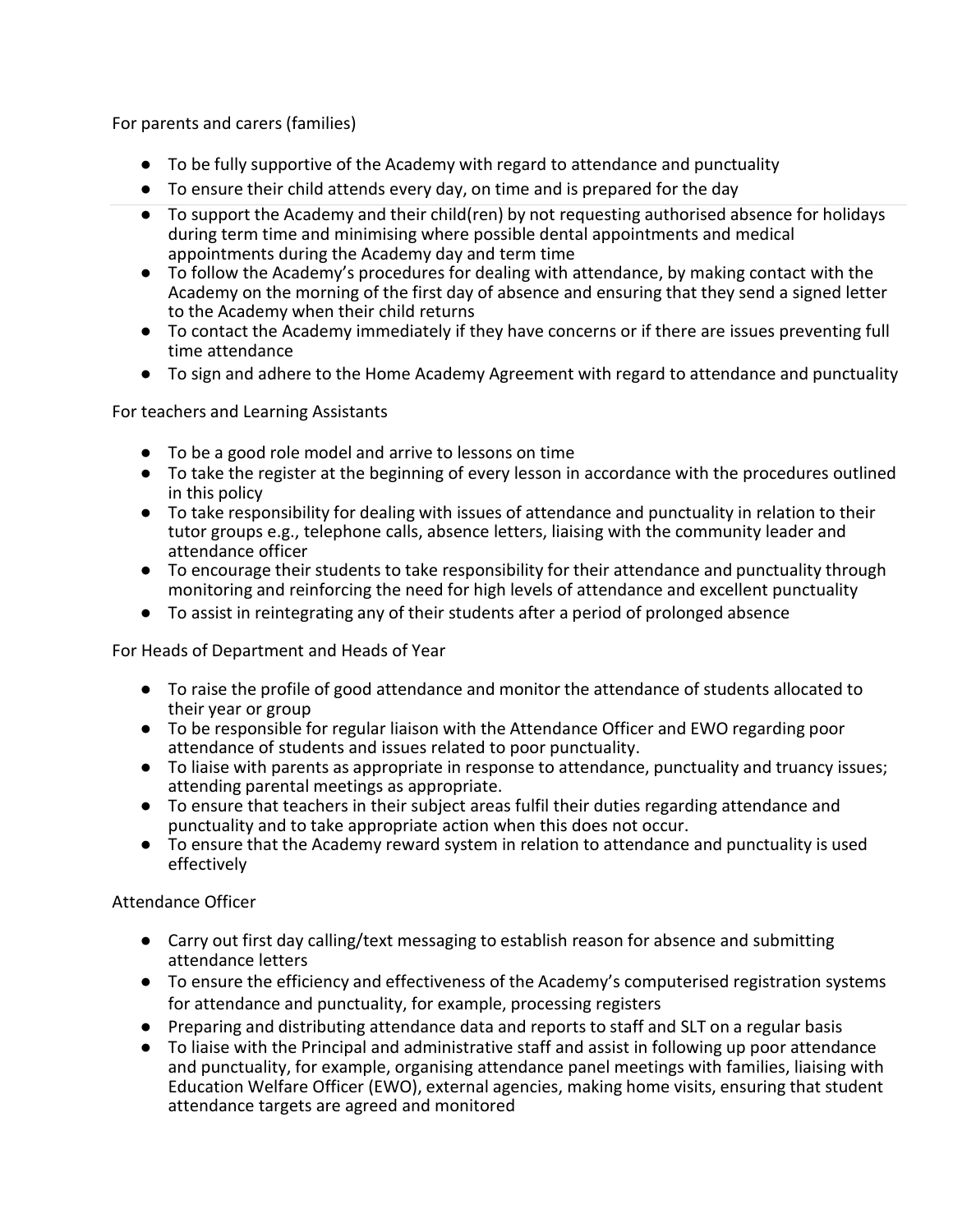For the Academy leadership team

- Through the Principal, to co-ordinate and monitor the policy and procedures for attendance and punctuality throughout the Academy
- To raise the profile and importance of attendance and punctuality, for example, through assemblies and the reward systems that are put in place
- To analyse and act swiftly in response to report data on attendance and punctuality
- Ensure that the learning environment on offer to students, creates the foundations for excellent attendance and punctuality
- To ensure that the Academy's expectations in regards to this policy on attendance and punctuality is communicated clearly to all stakeholders

For the governors and trust leadership team

- To annually review and agree the Attendance and Punctuality Policy
- To annually agree attendance targets
- To take a lead role in supporting the Academy in the implementation of its approach to attendance and punctuality, especially in response to parents in supporting unauthorised absence
- To ensure that expectations are met and that systems are compliant

#### **ABSENCE**

Under *Section 7 of the Education Act (1996)*, parents/carers have a legal duty to make sure that their child(ren) attends the Academy on a regular and full-time basis. Every absence and half-day absence has to be classified by the Academy as either authorised or unauthorised. Unauthorised absence will lead to investigations by the academy staff or our Education Welfare Officer who can offer support and guidance. For extended periods of unauthorised absence where no explanations from parents are given may lead to a Penalty Notice or legal action being taken against parents.

An example for an authorised absence would be, if the student was too ill to attend. In this example medical evidence would be required, for any absence of a week or more and for anyone with three or more odd day absences over a 6-week period with no justifiable reason provided.

Unauthorised absences are those, which the Academy does not consider reasonable and for which no permission has been given, i.e. student's birthday, accompany a parent to a medical appointment, shopping (including for uniform). It also includes keeping students away unnecessarily, truancy and any absences which the Academy considers to have not been properly explained.

#### **EXCEPTIONAL LEAVE OF ABSENCE**

*The Education (Pupil Registration) (England) (Amendment) Regulations 2013 to the Education (Pupil Registration) (England) Regulations 2006* states that Head teacher may not authorise any leave of absence (i.e. holiday taken in term time). They are only allowed to consider a leave of absence if the circumstances are classed as exceptional, i.e. compassionate grounds and permission has been requested to the Principal. It is not the right of the parent to take children away during term time. The Leader of Student Services via the Heads of Year works with Principal in overseeing any such requests from parents. If the Academy does not agree to the request, then the absence will be recorded as unauthorised. If the leave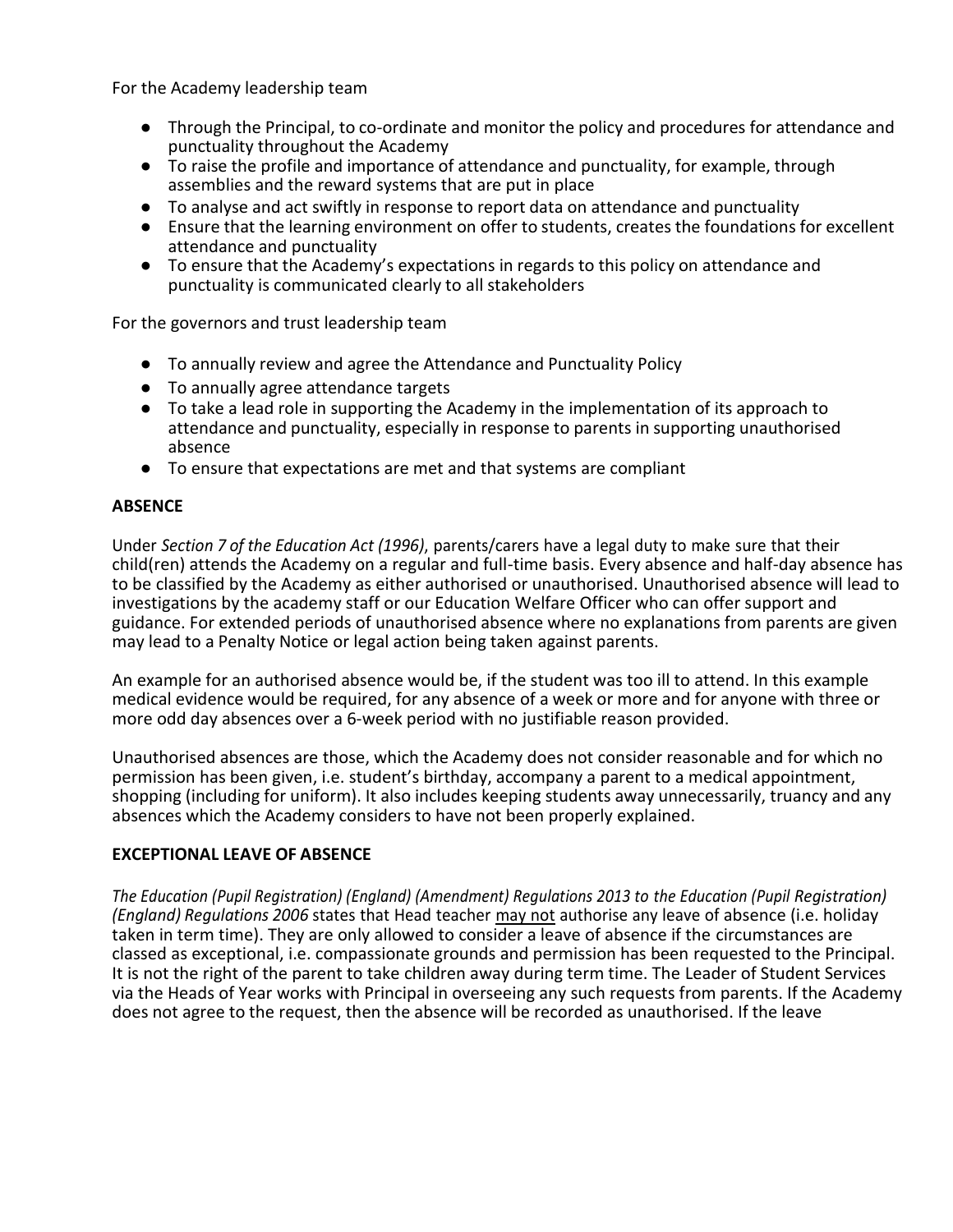of absence involves any travel arrangement, these must not be booked until permission is granted by the Principal. The leave of absence application form is available from Reception who passes the request and any other relevant information to the Attendance Officer. The Principal and Head of Year will consider the request taking into account:

- The student's previous attendance history
- The time of the year with regards to any public or internal examinations
- Attendance and punctuality in the current and previous academic year
- The nature of the request and whether any other requests have been made

A letter of approval (or a letter stating the request is not approved) will then be sent to the parent/guardian clearly stipulating that approval is only given in these exceptional circumstances and that no further requests will be considered. Parents/Guardians are also informed that if any leave is taken beyond the dates agreed, a Penalty Notice\*\* could be issued to each parent and if applicable for each child. **Any leave of absence taken without Academy permission will be recorded as unauthorised holiday and a Penalty Notice\*\* could be issued to each parent and if applicable for each child.**

\*\* Penalty Notice is a fine imposed where a parent fails to ensure that their child is in education or has an unacceptable period of unauthorised absences. The Penalty Notice is £60 that must be paid within 21days or £120 *within 28 days.*

All data relating to attendance will be kept for a minimum period of three years from the last date of entry.

#### **PROCEDURES FOR REGISTRATION**

Academy attendance registers are legal documents. They are required by law to be called twice a day at the commencement of each AM and PM session. Staff regularly not taking an am/pm register could face a disciplinary, as these are a statutory requirement for all Academies to perform.

#### Registration

Morning registration is taken at 8.30 am. The register will formally close at 9am. Registers are taken electronically and where there is a breakdown of this system, paper registers can be collected from reception or student services. During lesson registration, subject teachers will record only *present(/ or \)*, *absent (N)* or *late (L)*.

Students that are late before 9am will be marked as L and will be recorded on SIMS. Any lateness will be challenged. Where there is a legitimate reason, for example,unavoidable known transport problems, then no further action is required; but when there is no good reason, for example, oversleeping, this will be recorded as a late.

Any lateness/absence after 9.30am is recorded as a U, after the am register is closed and thus will be treated as an unauthorised absence for the am session. Pupils who are continually late after the close of register will either be referred to the EWO and/or parents could be issued with a Fixed Penalty Notice (Fine of £60 rising to £120 if not paid within 28 days)

Once a month, an official register will be printed. The official register will highlight the number of authorised and unauthorised absences as well as the number of late marks for each child.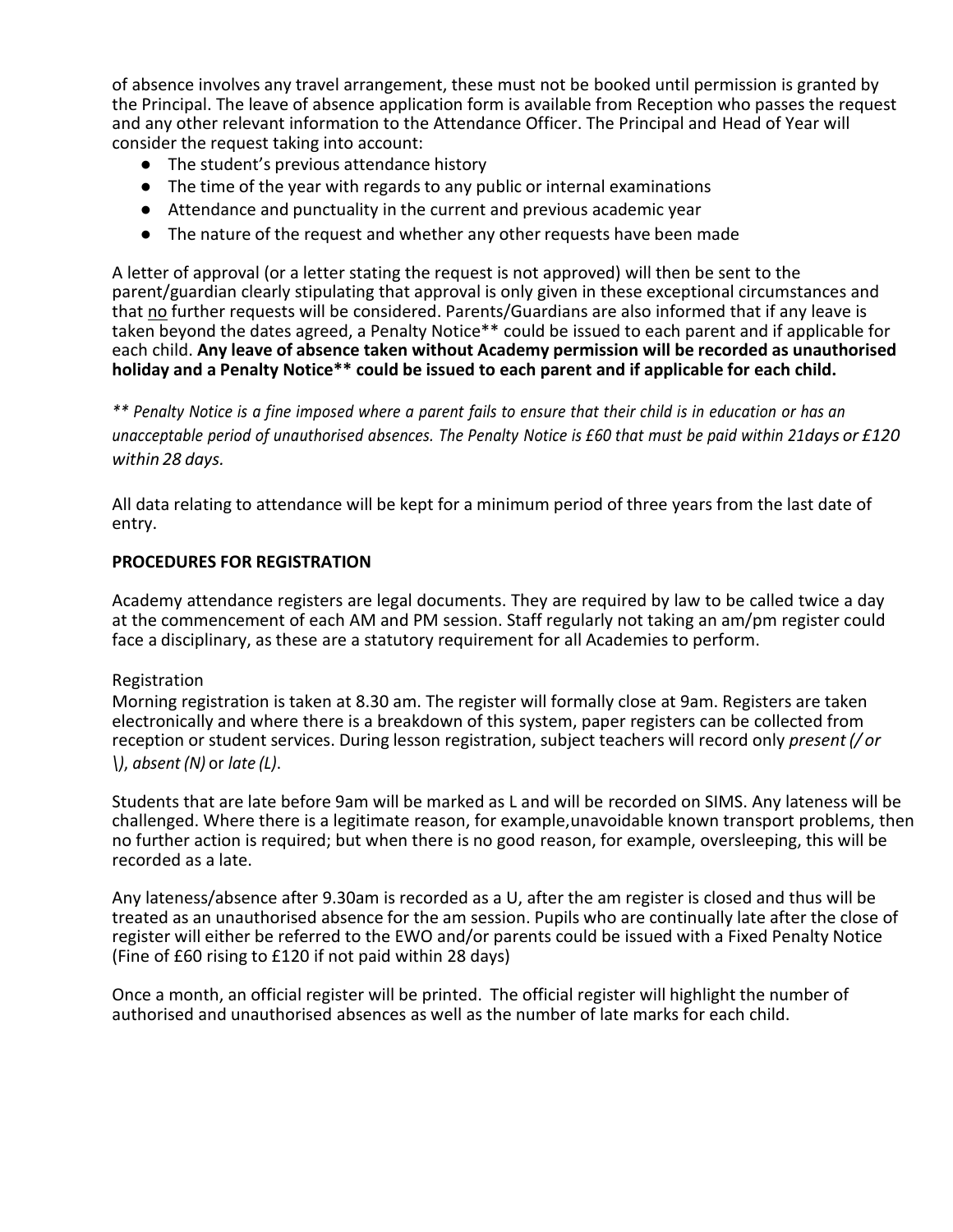The Academy has a legal duty to publish the above information on the child's Academy report.

Registers are taken prior to Assemblies and then students escorted down to the Assembly Hall.

# **REPORTING ABSENCE**

Parents are expected to telephone the Academy on the first day of absence before 8.00am. If we have not received a note/message of the child's absence, the Attendance Officer will either telephone or text the parent/carer to establish the reason for the child not being in the Academy and the length of time the student will be absent. A daily phone call must be made, or a note forwarded from the parent/carer to provide an update and the expected date of return. The Academy will make contact on the 3<sup>rd</sup> day, should the child still be absent and no contact has been received from the parent/carer.

If a pupil is absent for more than 5 consecutive days, medical evidence must be sent in to the Academy. This can be a doctor's certificate, GP/medical appointment card, copy of prescription, hospital letter or a note from the GP. This should be given to the Attendance Officer in order for the illness to be authorised.

A letter must be sent in with the child on the day the child returns to Academy. A reason of "ill" or "unwell" is not acceptable. If a note is not received, this absence will be marked as unauthorised, until confirmation of absence is received. Following 5 days of absence with no communication from the parent and all contact attempted, the Academy will inform their EWO, who may carry out a home visit.

#### **MEDICAL/HOSPITAL APPOINTMENTS**

Parents and carers must try and ensure where possible that any medical appointments are made after school or during the school holiday period. Should a pupil have a medical appointment during an am session, the expectation is they will be return to the Academy following the appointment. If it is a pm appointment, the pupil should attend school for the am session. Pupils should not be taken out of school for the whole day or they will be marked as unauthorised for the session they should have attended the Academy if no explanation is given. An appointment card or letter will need to be shown to the Attendance Officer in order for the absence to be authorised in the first instance.

#### **SUBJECT REGISTRATION**

It is essential that a register is taken at the start of every lesson for health & safety and safeguarding. This will ensure that the Academy is able to monitor and reduce truancy from lessons. Attendance Officer will monitor lesson registration, to determine any suspected truancy and will pass this information on to the student services team. If it is found that a student has been truanting, then this willbe formally recorded as an unauthorised absence.

Lateness to lessons must be challenged and recorded. Staff must take appropriate action against students who are late without a valid reason, for example, issue a reprimand and issued with detention.

Teachers must ensure that they enter an "*L*" into the computerised register should the student be late so that the attendance records are accurate.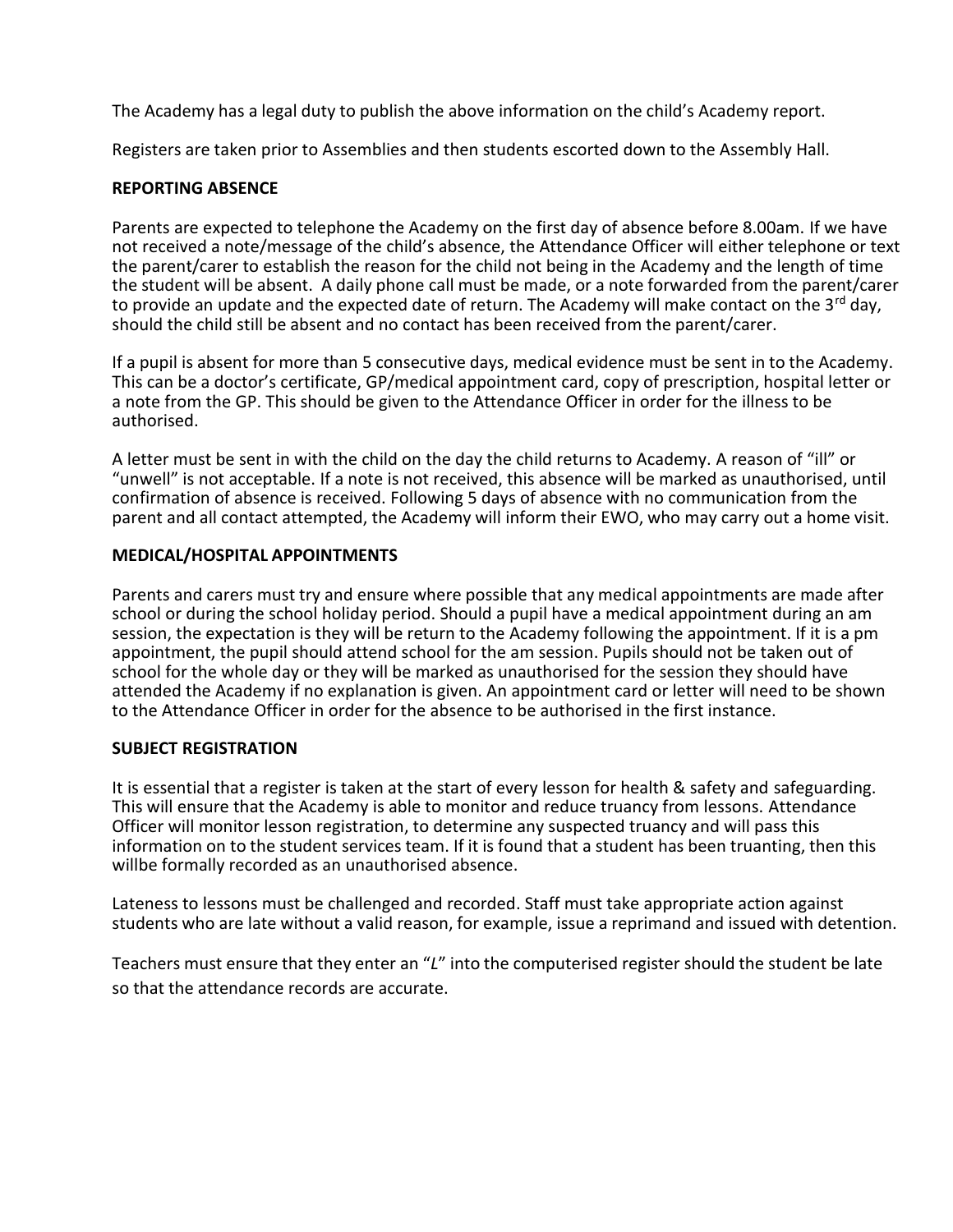# **PUNCTUALITY/TRUANCY**

It is vitally important teachers and pastoral staff are punctual to lessons, otherwise this gives the impression to students that late arrival is acceptable. Teachers and leadership team must reinforce the importance of punctuality when communicating with students and parents.

Truancy will lead to a letter home to parents. If this does not support the student in refraining from truancy, then a meeting with parents initiated by the EWO will be organised.

#### **REWARDS & INCENTIVES**

The Academy operates a programme of rewards starting with an Attendance Rewards breakfast at the start of every half term. Improving attendance is highlighted in assemblies and students are handed 100% certificates every term. Everyone must take overall responsibility for encouraging and rewarding publicly the need for high attendance and excellent levels of punctuality. This will commonly be achieved through assemblies and encouraging a competitive spirit with other groups. Informal praise and formal awards should both be used and supported by all the Academy staff.

# **FIRST DAY CONTACT AND DEALING WITH ABSENCE**

Text messaging/telephone call home will be carried out on the first day of absence if the parent has not contacted the Academy with reasons for absence. The Attendance Officer will attempt to contact any parent/carer on the first day of absence and establish the reason for absence. When a letter from the parent is not forthcoming, explaining the absence, the Attendance Officer will process a letter {Letter 1} to the parent/carer requesting a reason to cover the dates(s) concerned. When this has been received they will update the registers and code them appropriately.

Attendance and punctuality will be monitored through the following computerised processes:

- Daily lists of absences
- Follow up procedures on the first day of absence
- Subject registrations
- Weekly statistics
- Rewards and sanctions statistics for attendance and punctuality

Where students are likely to have a period of long absence, for example from a period of illness, then teachers should liaise with parents and make arrangements for work to be sent home.

The Heads of Year & Attendance Officer have the major responsibility for identifying persistent poor attendance and punctuality. The Attendance Officer will also analyse attendance dataand look for patterns of absence and poor punctuality.

Where there is a significant pattern of absence, the Academy will:

● **Start intervention at 95% {Letter 1 weekly if appropriate} and 1A letter** being sent home to parents/carers informing of the cause for concern and the negative impact on student learning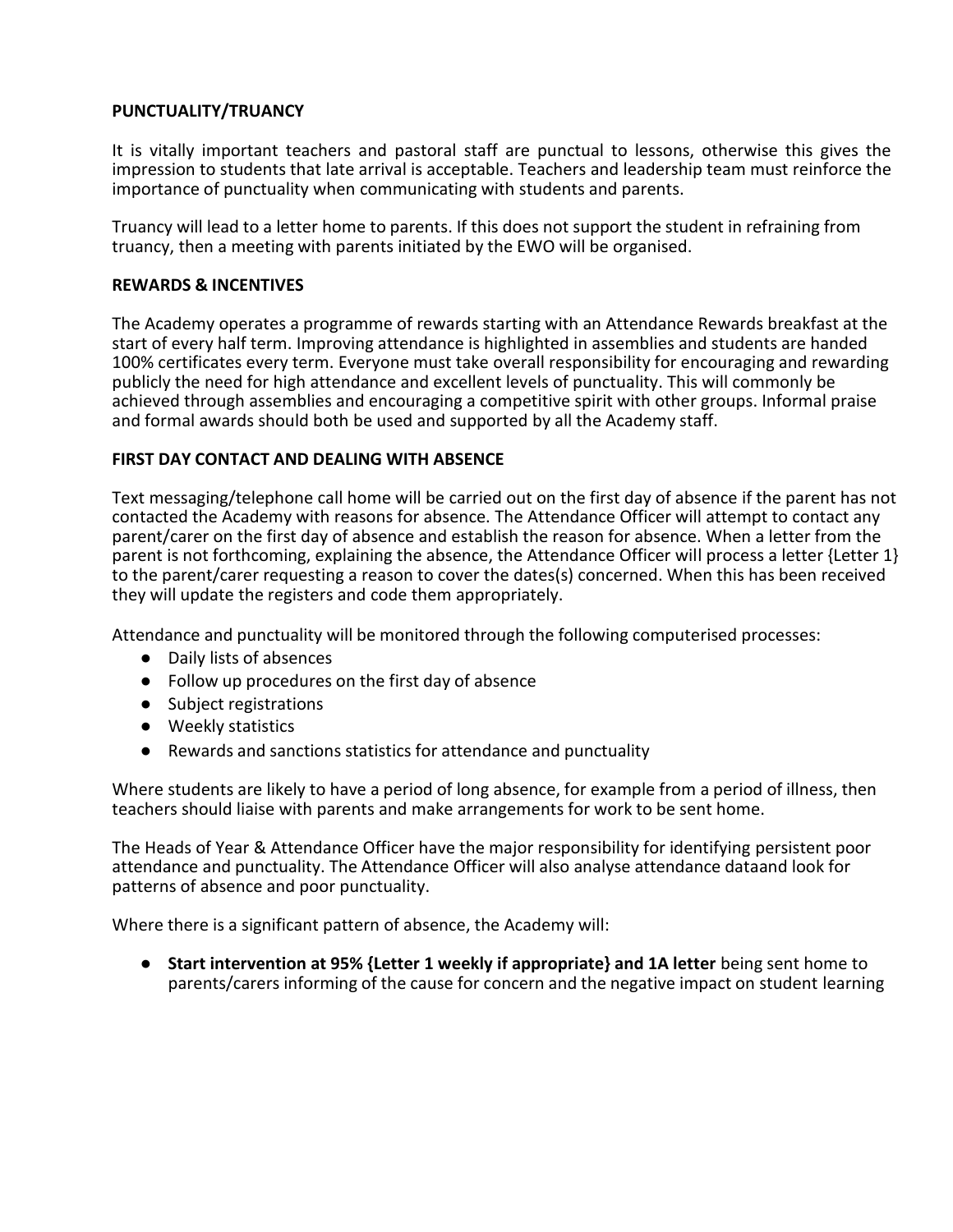- After 3 separate periods of absence the Academy will contact the parent/carer to discuss reasons why and may invite them to the Academy for a meeting
- If no contact is made a letter will be sent to the parents advising them that any future absences will require them to produce medical evidence and failure to do so will result in the absences been unauthorised
- If attendance continues to be a concern a referral will be made to the Education Welfare Officer who will offer support and guidance, but may also refer to the Local Authority to issue a Penalty Notice or consideration of legal proceedings
- **For attendance between 95%-98%, we expect Attendance Officer and pastoral staff** to play an active role in advocating the importance of full attendance to both students and parents.

# **LATE FOR THE ACADEMY DAY (AFTER THE REGISTER HAS CLOSED – USE OF U CODE)**

Students who arrive at the Academy after 9.30am are registered as "*late after the registers have closed*" and this is recorded as a U code, which is an unauthorised absence for the am session. Any parent/carer of a student who records more than 3 U codes in any one half term will be issued with a warning letter and the consequences of a Fixed Penalty Notice should further U codes appear on the register.

#### **REINTEGRATION PROGRAMME**

**If a student has had a period of absence for longer than 5 days/weeks then the Head of Year will instigate a reintegration programme.** This will involve the school supporting the student inreintegrating back into Academy life.

#### **DELETIONS FROM THE REGISTER/REMOVAL FROM THE ACADEMY ROLL**

Parents must ensure they inform the Academy of any change of address, contact details or family circumstances. Should a parent advise they are moving and will be removing their child(ren) from the Academy roll, the Academy must attempt to obtain the parent's new address and if possible the name of new Academy the child will be attending. If this information has not been supplied the Academy must inform their EWO if the child leaves without obtaining any forwarding information.

In accordance with the *Education (Pupil Registration) (England) Regulations 2006*, children will only bedeleted from the register when one of the following circumstances applies:

- Permanent exclusion has occurred and procedures have been completed
- Transfer between Academies
- Children withdrawn to be educated outside the Academy system (Educated otherwise)
- Failure to return from an extended holiday after both the Academy and the local authority have tried to locate the child
- 20 days continuous unauthorised absence and both the local authority and Academy have tried to locate the child
- Left the Academy but not known where he or she has gone after both the Academy and the local authority have tried to locate the child

The Academy will report a child is Missing from Education to the LA, following 10 consecutive days of absence, when all checks have been exhausted. This will include: telephone calls to all known numbers on the Academy system, discussion with class teacher and known friends of pupil, home visit by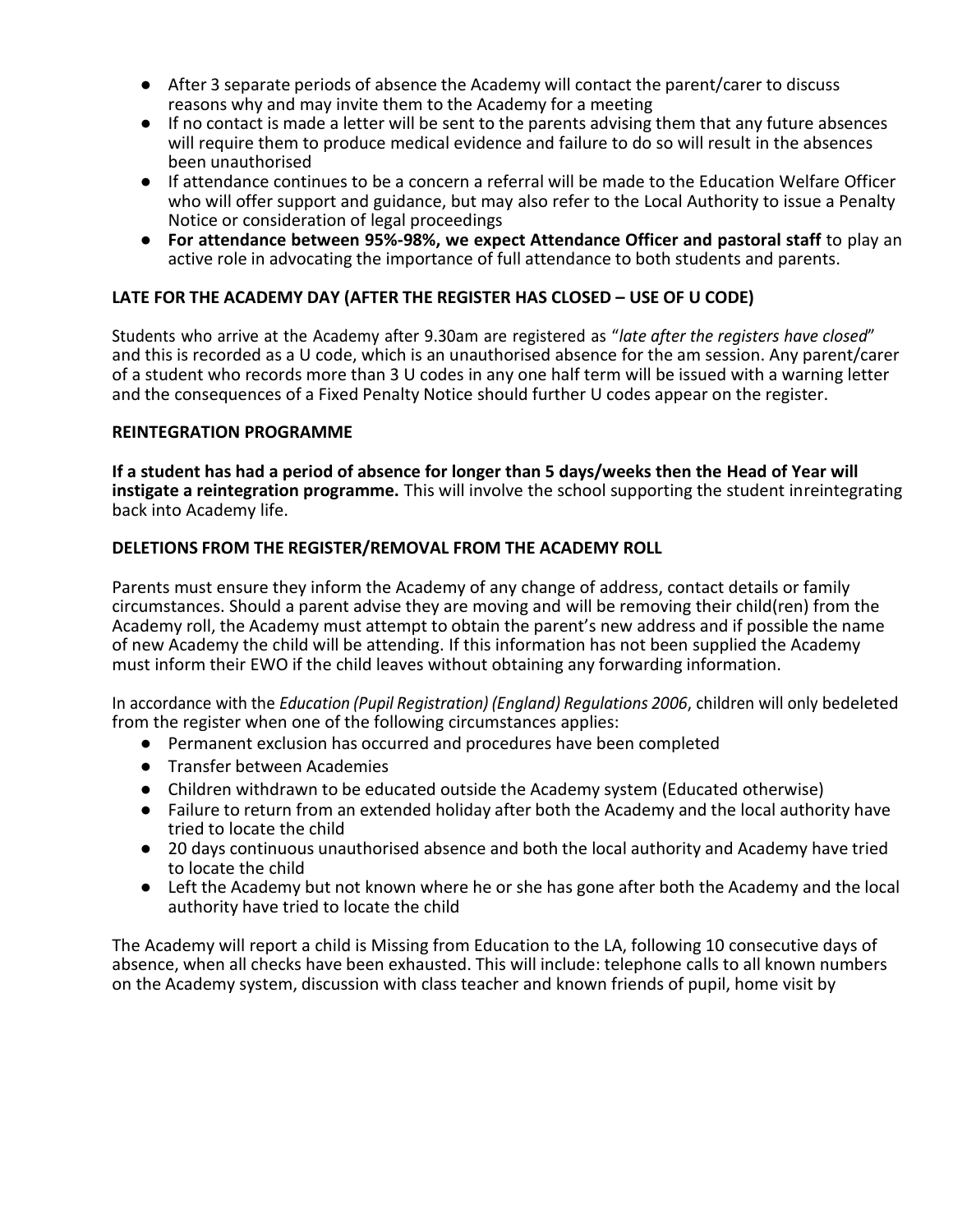Academy and or EWO. The Academy will email: *childrenmissingfromeducation@southwark.gov.uk* with the relevant information and await confirmation to remove.

# **MONITORING, EVALUATION AND REVIEW**

The Academy will monitor the effectiveness of this policy through the Assistant Principal who will oversee the generation of attendance data and report to the **ALT/SLT** where there are any key issues.

#### **ATTENDANCE CODES, DESCRIPTIONS AND MEANINGS**

For use with the am and pm roll call.

| Code           | Description                                                                                       | <b>Statistical meaning</b>                                 | Physical meaning          |
|----------------|---------------------------------------------------------------------------------------------------|------------------------------------------------------------|---------------------------|
|                | Present (AM)                                                                                      | Present                                                    | In for whole Academy      |
|                | Present (PM)                                                                                      | Present                                                    | In for whole Academy      |
| @              | Do not use                                                                                        | Unauthorised<br><b>Absence LATE FOR</b><br><b>SESSIONS</b> |                           |
| B              | <b>Educated off site</b>                                                                          | Approved educational<br>Activity                           | Out for the whole session |
| $\mathsf{C}$   | <b>Other Authorised Circumstances</b><br>(not covered by another<br>appropriate code/description) | Authorised absence                                         | Out for the whole session |
| D              | Dual registration                                                                                 | Approved Educational<br>Activity                           | Out for the whole session |
| E              | Excluded                                                                                          | Authorised absence                                         | Out for the whole session |
| G              | Family holiday (not agreed)                                                                       | Unauthorised<br>absence                                    | Out for the whole session |
| $\overline{1}$ | Illness (NOT medical or dental etc.<br>appointments)                                              | Authorised absence                                         | Out for the whole session |
| J              | Interview                                                                                         | Approved Educational<br>Activity                           | Out for the whole session |
| L              | Late                                                                                              | Present                                                    | Late for session          |
| M              | Medical/Dental appointments                                                                       | Authorised absences                                        | Out for the whole session |
| N              | No reason yet provided for<br>absence                                                             | Unauthorised<br>absence                                    | Out for the whole session |
| O              | Unauthorised absence (not<br>covered by any other<br>code/description)                            | Unauthorised<br>absence                                    | Out for the whole session |
| P              | <b>Approved Sporting Activity</b>                                                                 | Approved Educational<br>Activity                           | Out for the whole session |
| R              | Religious Observance                                                                              | Authorised absences                                        | Out for the whole session |
| S              | <b>Study Leave</b>                                                                                | Authorised absences                                        | Out for the whole session |
| T              | <b>Traveller Absence</b>                                                                          | Authorised absences                                        | Out for the whole session |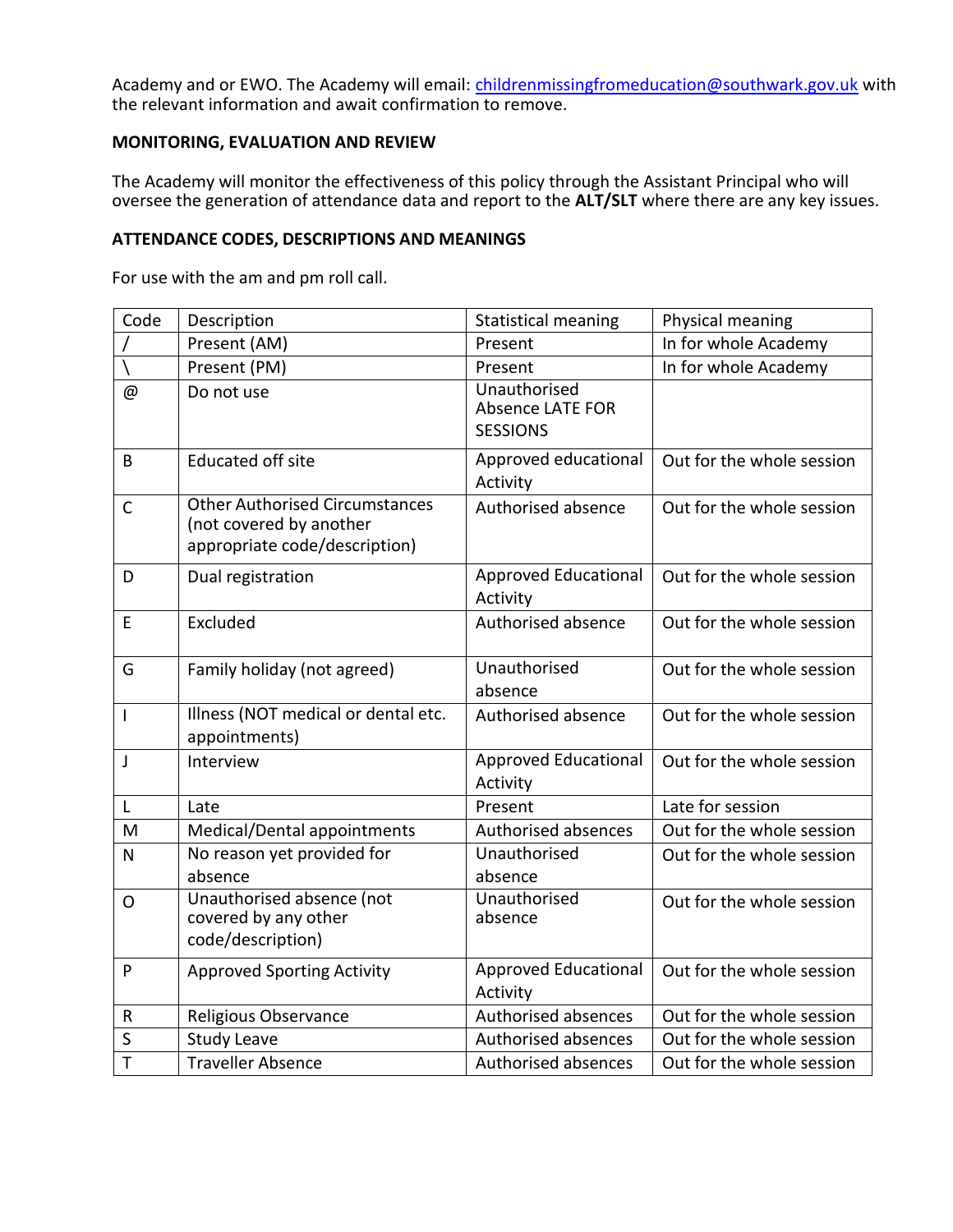| $\cup$ | Late after registers closed)                     | Unauthorised<br>absence                 | Late for session          |
|--------|--------------------------------------------------|-----------------------------------------|---------------------------|
| $\vee$ | Educational visit or trip                        | Approved Educational<br>Activity        | Out for the whole session |
| W      | Work experience                                  | <b>Approved Educational</b><br>Activity | Out for the whole session |
| X      | DCSF: Academy closed to Students                 | Attendance not<br>required              | Out for the whole session |
| Υ      | <b>Enforced closure</b>                          | Attendance not<br>required              | Out for the whole session |
| Z      | Do NOT USE                                       | <b>Authorised Absence</b>               | Out for the whole session |
|        | <b>DCSF X: Non-compulsory Academy</b><br>age abs | Attendance not<br>required              | Out for the whole session |
| #      | Academy closed to Students and<br>staff          | Attendance not<br>required              | Out for the whole session |
| $\ast$ | DCSF Z: Student not on roll                      | Attendance not<br>required              | Out for the whole session |
|        | All should attend/ No mark<br>recorded           | No mark                                 | No mark for session       |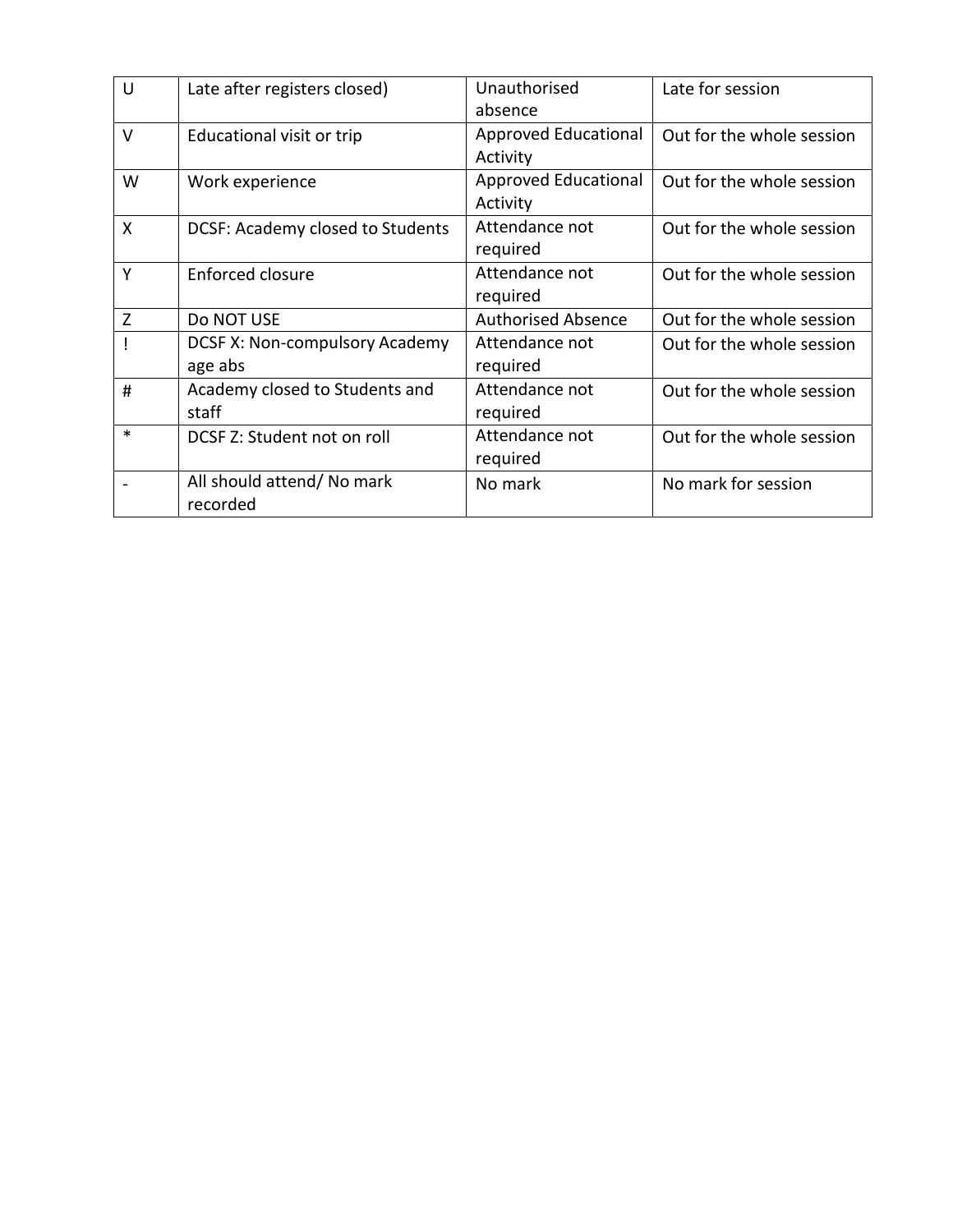#### **APPLICATION FOR EXCEPTIONAL LEAVE OF ABSENCE**

Please read the following information before you complete the request.

As you aware it is the policy of South Bank University Academy not to allow any holiday or extended leave during term time. However, if you wish to request an exceptional leave ofabsence you need to read the following advice and complete the form below.

This form must be completed prior to the requested leave of absence. Each request for exceptional leave will be considered individually and we will take into account:

The student's previous attendance history; The time of the year regards any public or internal examinations; Attendance and punctuality in the current academic year; The nature of the request and whether any other requests have been made.

A Penalty Notice may be issued to each parent should a student take leave of absence without permission.

| <b>Full Name of Student:</b>                                                                                            |            | <b>Tutor Group:</b> |  |  |  |
|-------------------------------------------------------------------------------------------------------------------------|------------|---------------------|--|--|--|
| Full Name of Parent (s) taking child on exceptional leave<br>Address:                                                   |            |                     |  |  |  |
| Telephone Number:                                                                                                       |            |                     |  |  |  |
| Reason for request for leave of absence:                                                                                |            |                     |  |  |  |
| Intended dates of absence:                                                                                              |            |                     |  |  |  |
| Name of parent/carers:                                                                                                  | Signature: | Date:               |  |  |  |
| For Office Use only:<br>Form to be submitted to Principal along with registration certificate<br>Agreement given Yes/No |            |                     |  |  |  |
| Appropriate letter to be prepared for return to parent/carer and given to the Principal for signature.                  |            |                     |  |  |  |
| Signed:                                                                                                                 | Date:      |                     |  |  |  |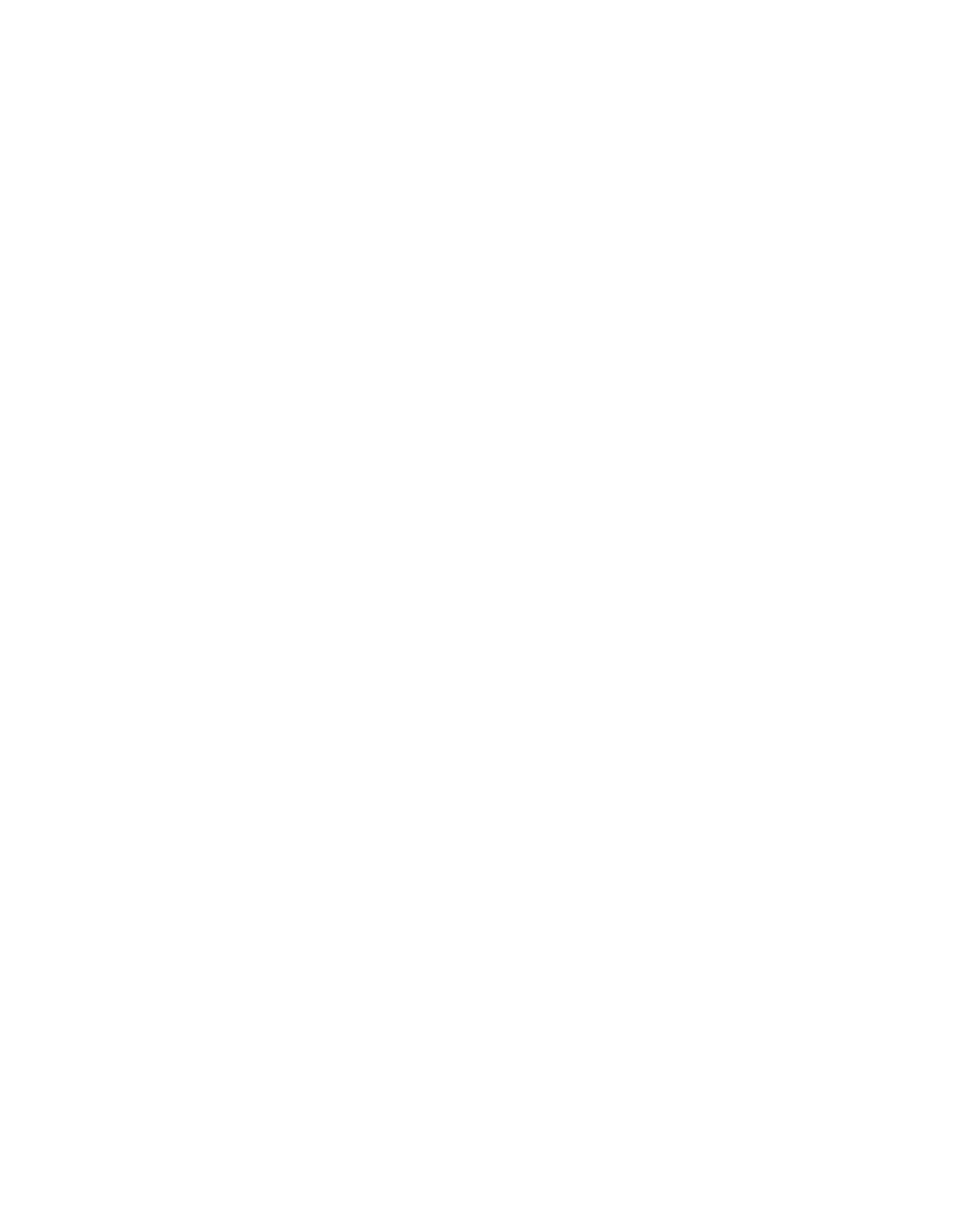# **LEAVE OF ABSENCE NOT APPROVED**

{Parent name}

{Address}

{Date}

Dear {Parent Name}

Re: Request for Leave of Absence

I refer to your leave of absence request to take {student name} out of Academy for the period {dates}.

*The Education (Pupil Registration) (England) (Amendment) Regulations 2013 to the Education (Pupil Registration)* (England) Regulations 2006 states that the Head teacher may not authorise any leave ofabsence during term time *(i.e. holiday taken in term time).*

I am unable to authorise this absence, as it is not deemed as exceptional leave. Should you decide to go ahead with this holiday, a Penalty Notice request will be made to Southwark LA who may issue a Penalty Notice to each parent for taking a child out of Academy during term time. *The Penalty Notice is £60 that must be paid within 21 days or £120 within 28 days.*

I trust this will not be the case and you make alternative arrangements for your holiday during the Academy holiday period.

Thank you for your attention in this matter.

Yours sincerely,

John Taylor Principal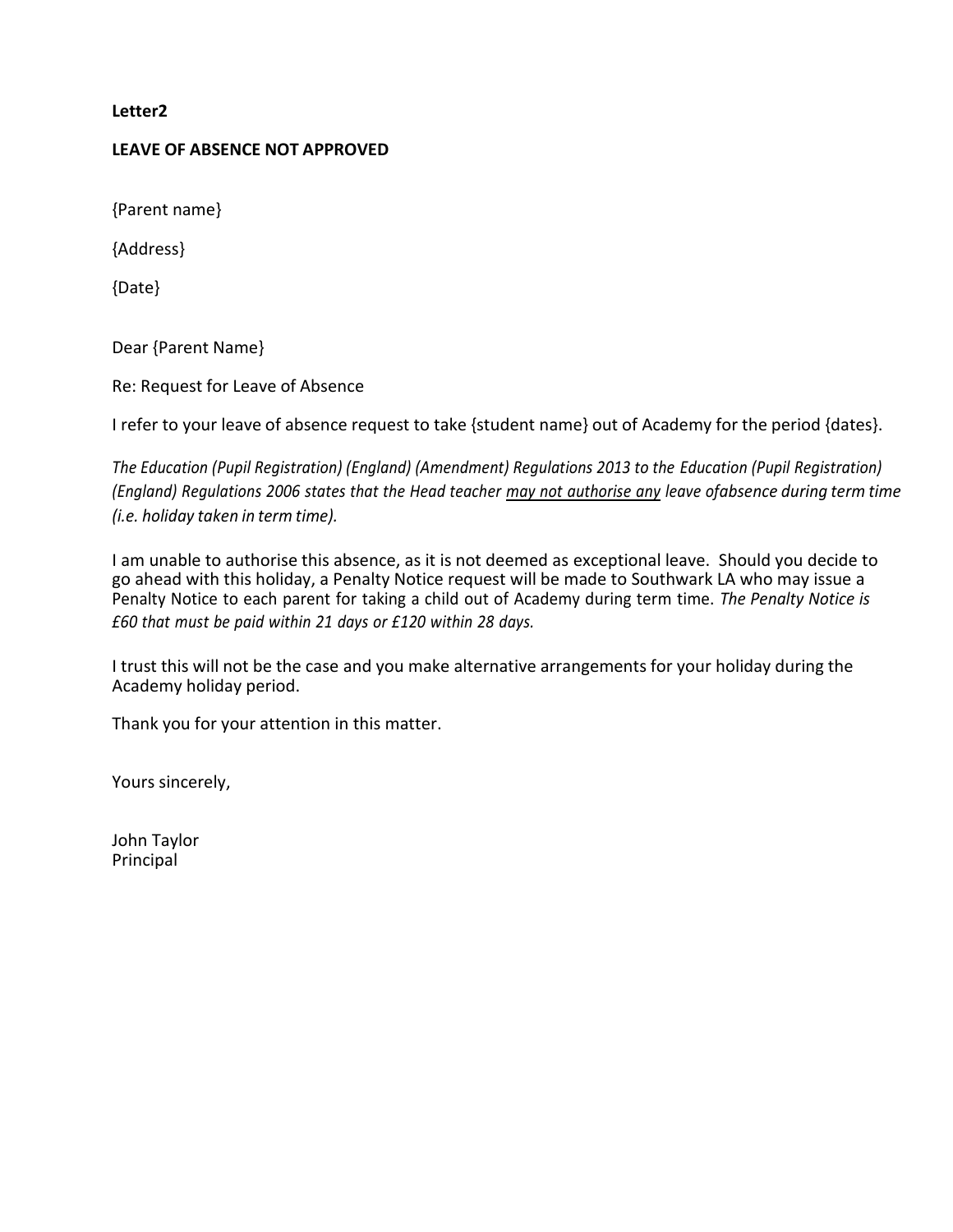#### **LEAVE OF ABSENCE APPROVED**

{Parent name}

{Address}

{Date}

Dear {Parent Name}

Re: Request for Leave of Absence

I refer to your leave of absence request to take {student name} out of Academy for the period {dates}.

*The Education (Pupil Registration) (England) (Amendment) Regulations 2013 to the Education (PupilRegistration)* (England) Regulations 2006 states that Head teacher may not authorise any leave of absence (i.e. holiday taken in *term time). They are only allowed to consider a leave of absence if the circumstances are classed as exceptional, i.e. compassionate grounds and permission has been requested to the Principal.*

Under the circumstances your leave of absence request has been deemed as exceptional. I am able to grant you the leave of absence for the period {add dates} requested. Should you not return on the agreed dates and no explanation provided consideration will be given to request a Penalty Notice which is a fine of £60 that must be paid within 21 days or £120 within 28 days.

*I hope that everything goes as smoothly as they can under the circumstances* and we look forward to {child's name} returning to Academy and catching up on their missed work.

Yours sincerely

John Taylor Principal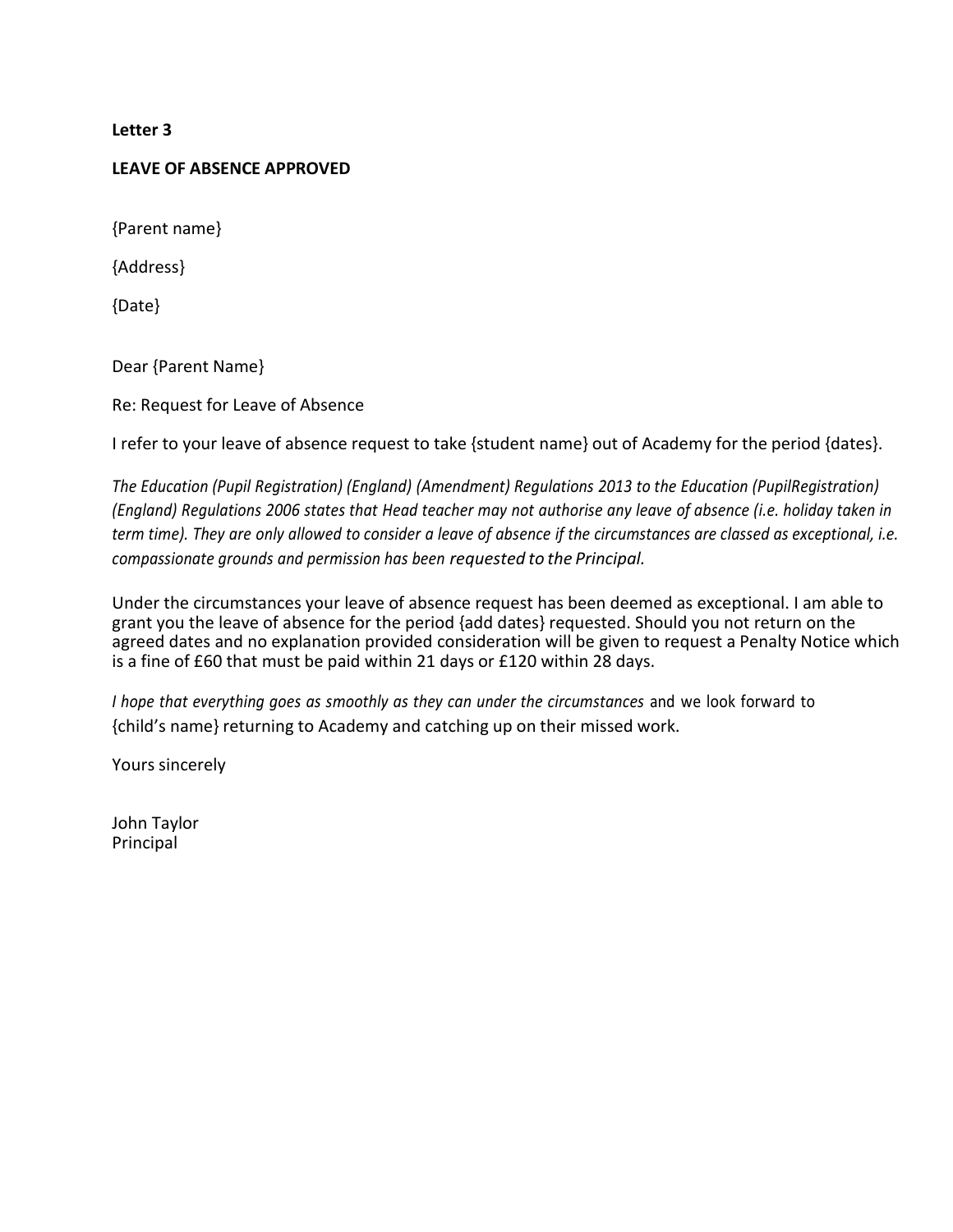Date >

<Address> <Address> <Address> <Address>

Dear <name of parent / carer>

According to our records, <name of pupil> has recently been absent from South Bank University Academy. You will be aware that it is the parent's responsibility to notify the Academy on the first day of a pupil's absence toexplain the reasons why the <s/he> is unable to attend Academy and an expected date when <s/he> should return. Unfortunately, we have not received any contact from you.

I am therefore writing to you to give you an opportunity to explain the recent absences. Please complete the tear off slip below and return it to the Academy as soon as possible. Any absence that hasn't been explained within two weeks will be categorised as "Unauthorised" Absence – an explanation of this term and the possible consequences are attached.

If you wish to discuss this letter further, please contact me on 020 7277 3000.

Yours sincerely

Attendance Officer

Please complete this slip and return to UAE South Bank as soon as possible.

Dates of unexplained absence:

Explanation for the above dates of unexplained absence:

Failure to return this will result in absences coded as unauthorised and we may refer to our Education Welfare Officer

Parent/Carer Signature………………………… Date……………………….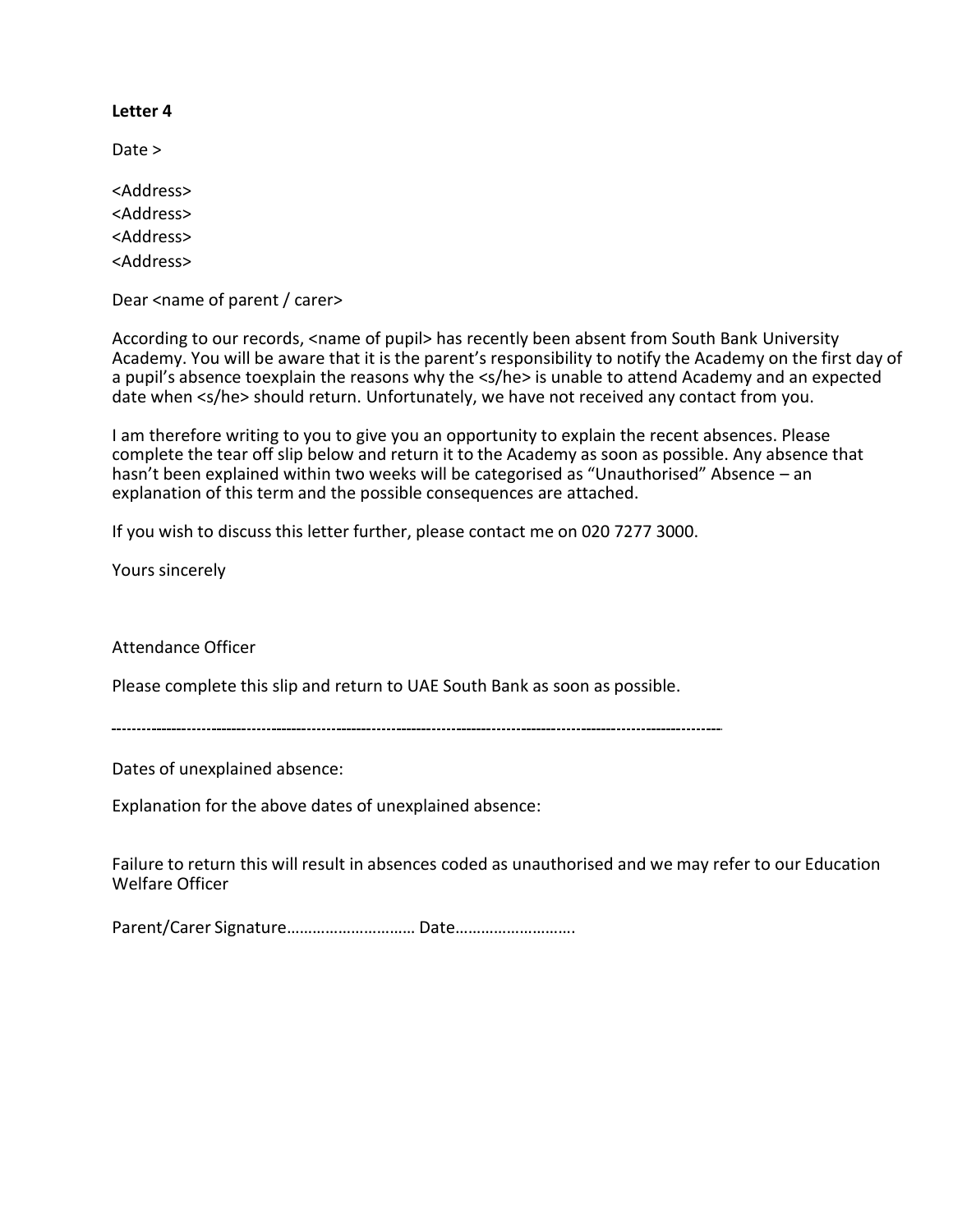#### **Letter 4a**

<Date >

<Address>

<Address>

Dear <Name of Parent>

As part of our commitment to improving the attainment of our pupils we monitor pupil attendance on a regular basis. During our regular monitoring of pupil attendance we identify any pupil whose attendance causes concern. We then issue a first Letter to register our concern with parents.

We are therefore writing to you due to <Name of pupil>'s current level of attendance: Attendance <current attendance> % Authorised Absence <current AA> % Unauthorised Absence <current UA> %

The information below shows how attendance can affect your child's future progression. Above 97%: Less than 6 days absence a year Excellent attendance! These young people will almost certainly get the best grades they can, leading to better prospects for the future. Pupils will also get into a habit of attending Academy which will help in the future.

95%: 10 days absence a year

These pupils are likely to achieve good grades and form a habit of attending Academy regularly. Pupils who take a 2 week holiday every year can only achieve 95% attendance.

90%: 19 days absence a year

Young people in this group are missing a month of Academy per year; it will be difficult for them to achieve their best.

#### 85%: 29 days absence a year

The Government classes Young People in this group as "Persistent Absentees", and it will be almost impossible to keep up with work. Parents of young people in this group could also face the possibility of legal action being taken by the Local Authority.

If you have any queries or would like to talk to anyone about attendance please do not hesitate to contact myself or on **020 7277 3000**

Yours sincerely

Attendance Officer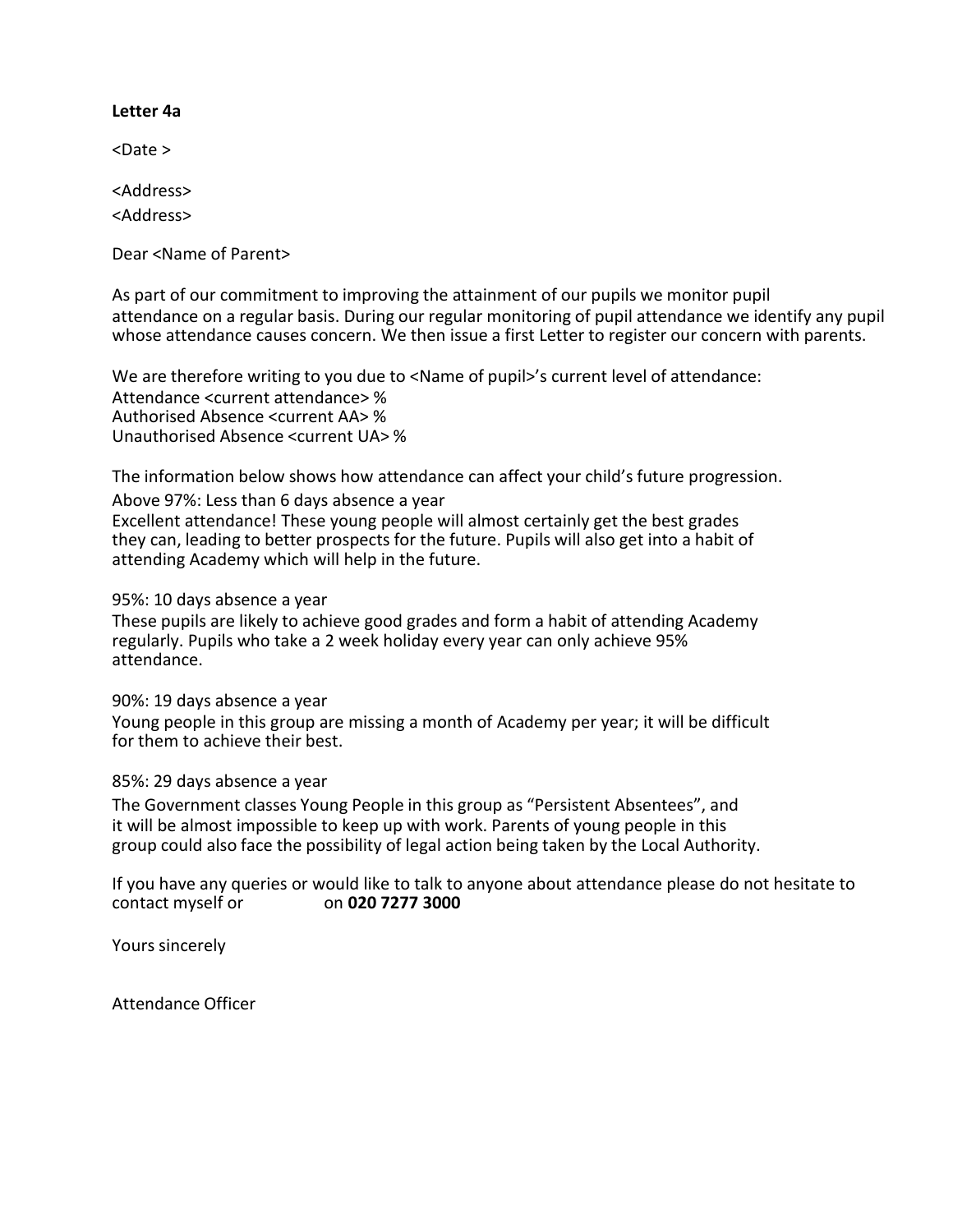#### **Medical evidence letter**

Dear

Name of Child DOB Academy Attendance Percentage

Regular attendance at school is a major focus for the Department for Education (DFE) and here at South Bank University Academy. In an effort to improve {child's name} school attendance, Academy name are required to challenge parents who fail to ensure their child (ren) attend school regularly without any known justified cause.

{Childs name} attendance this academic year is currently xx%. This is considerably below what the Academy consider being an acceptable level of attendance.

It is the Principal's decision as to whether to accept any parental explanation for absence, and I need to make you aware that absences due to illness will no longer be authorised without medical evidence. Some examples of medical evidence include: a letter from your doctor, a copy of your child's prescription or a medical appointment card.

I will be monitoring your child's attendance and should there be any further unauthorised absences I will refer you to our Education Welfare Officer, who will invite you to attend a meeting in Academy to discuss your child's attendance.

Every day in South Bank UA counts towards Xxxxxx's future, and I thank you in advance for supporting our Academy in ensuring excellent Academy attendance.

If you would like to talk to me more about your child's attendance, please contact me.

Yours sincerely

Head of Student Services South Bank University Academy